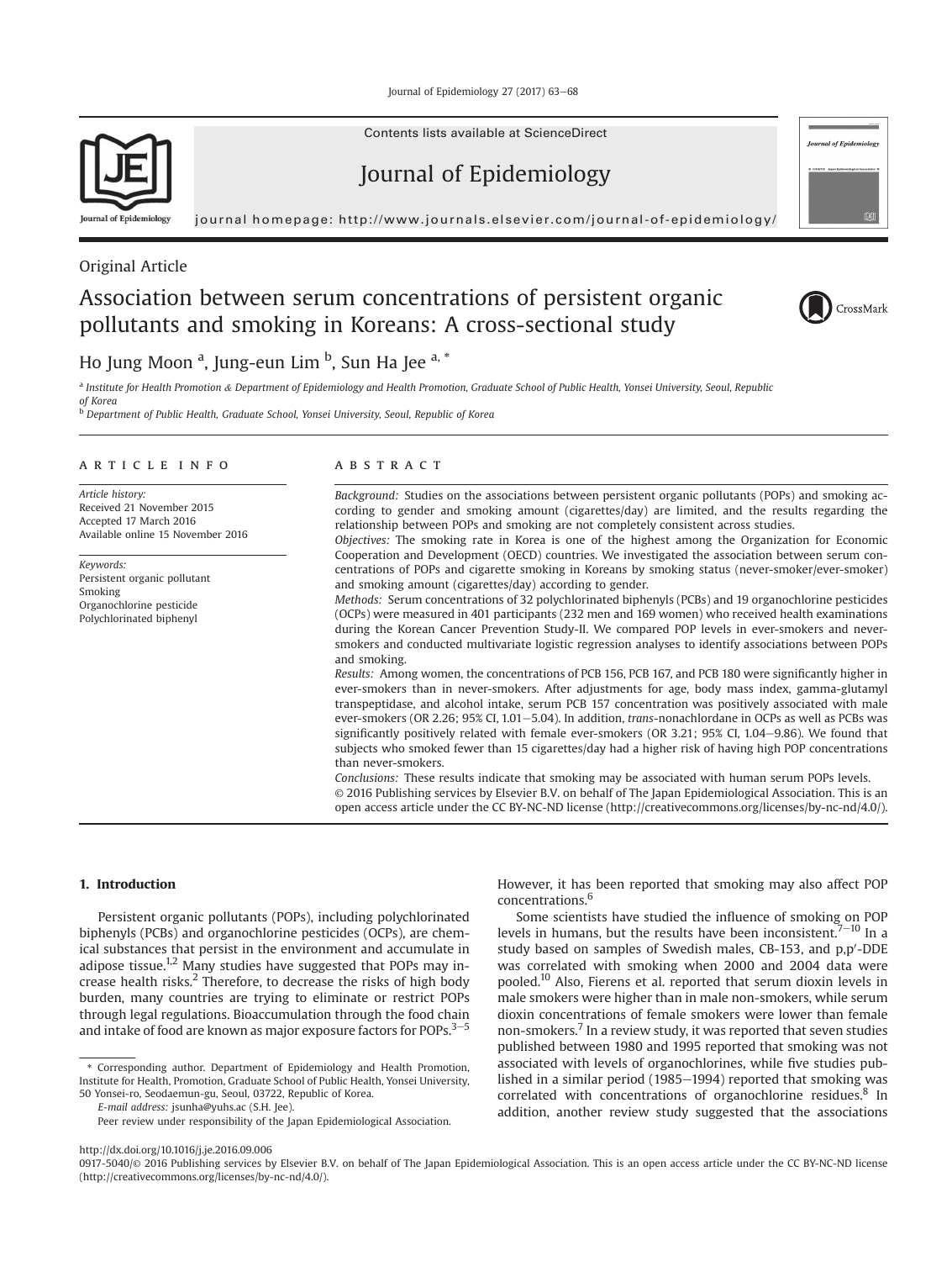between POPs and smoking were different by district.<sup>9</sup> Furthermore, in an epidemiologic study based on samples of male Inuit in Greenland, smoking was an important determinant of POP bioaccumulation.11 In a epidemiologic study using NHANES data, smoking increased the mortality of subjects with high serum POP levels. However, Jain and Wang found that the levels of polychlorinated dibenzo-p-dioxins/polychlorinated dibenzofurans (PCDD/PCDF) were significantly lower in smokers than in nonsmokers.12

In studies of populations in East-Asian countries, it has been reported that PCDD/F levels were higher in nonsmokers and passive smokers than in active smokers among Taiwanese<sup>13</sup> and that maternal smoking history was associated with a decrease of POP concentrations among Japanese.<sup>14</sup> Despite the fact that Korea has banned most OCPs since 1969, several OCPs were still detected in Korean human samples. In addition, the level of OCPs was higher than has been reported in several other countries.<sup>15</sup>

The smoking rate of Korean men was the highest among the OECD countries in 2012. In addition, the smoking rate of Korean women was the lowest among the OECD countries in 2012 but has been increasing continuously.<sup>16</sup> Therefore, it is necessary to determine the accumulation of POPs by smoking amount in Koreans. To our knowledge, a study on the associations of POPs and smoking aimed at the Korean population has not yet been conducted. Also, studies analyzing the associations between POPs and smoking according to gender and smoking amount are scarce.

The purpose of this study was to investigate the associations between serum concentrations of POPs and cigarette smoking among Koreans by smoking status and smoking amount according to gender.

#### 2. Materials and methods

## 2.1. Study population

The study population was selected from the Korean Cancer Prevention Study-II (KCPS-II). KCPS-II included 270,514 individuals

> KCPS-II data n=270,514 (1994-2013)

> > n=159.844

 $n=1.050$ 

 $n = 449$ 

who visited 21 health examination centers in the Seoul and Gyeonggi districts of Korea from April 1994 to December 2013. In the process of health examination, a researcher who was educated about Institutional Review Board (IRB) requirements explained the KCPS-II and received a signed written consent form from participants. In total, 159,844 participants provided a signed written consent form.17,18 Of these, 1,050 subjects with anthropometric data (height, weight, and body mass index [BMI]), blood test information (total cholesterol, high-density lipoprotein cholesterol [HDL-C], triglyceride, and gamma-glutamyl transpeptidase), selfreported questionnaire information (age, smoking status, smoking amount, and alcohol intake) obtained during the health examination and POPs values obtained during 2013-2014 were eligible.17,18 We excluded 601 participants with prostate cancer, breast cancer, or stroke, 44 participants who were missing body mass index (BMI) values or smoking status, and 4 participants who had outlying values for OCPs ( $\geq$ 1,000 ng/g lipid). Thus, the final study subjects consisted of 401 participants (232 men and 169 study subjects consisted of 401 participants (232 men and 169 women) aged 21-73 years who had health examination from 2001 to 2011 (Fig. 1).

This study was approved by Yonsei University Health System, Severance Hospital, Institutional Review Board (Approval Number 4-2013-0119).

#### 2.2. Measurements

Subjects for whom POPs were measured with anthropometric data, blood test information, and self-reported questionnaire information from original study

 $\geq$  Subjects with cancer or cardiovascular disease were excluded (n=601)

In the collected blood samples, total-cholesterol, high-density lipoprotein cholesterol (HDL-C), low-density lipoprotein cholesterol (LDL-C), triglyceride, and gamma-glutamyl transpeptidase were measured. Weight and height were measured in light clothing after the participants removed their shoes.<sup>18</sup>

Information on cigarette smoking (smoking status and smoking amount [cigarettes/day and packs/year]) and alcohol intake was obtained from self-reported questionnaires. Packs/year was calculated as smoking amount (cigarettes/day) divided by 20 (cigarettes/ pack) and multiplied by smoking period.<sup>19</sup>



Subjects that provided written consent forms

Fig. 1. Flow chart for selection of the study population. KCPS, Korean Cancer Prevention Study; POPs, persistent organic pollutants; OCPs, organochlorine pesticides.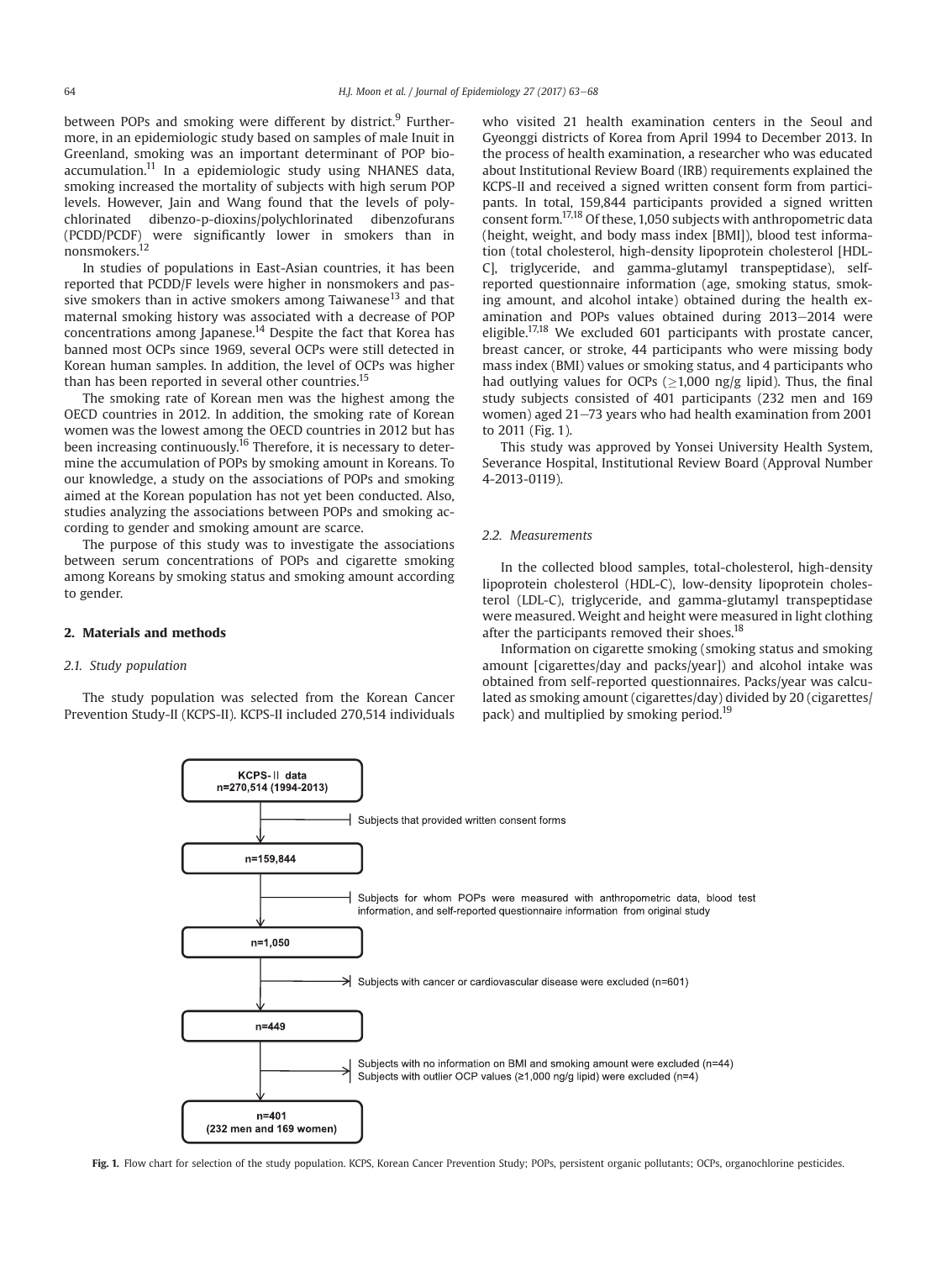Serum POPs were measured in  $0.5-1$  mL samples of peripheral venous blood from each participant collected at the health examination after 12 h of fasting. Serum samples were stored at  $-70$  °C and analyzed after thawing and homogenization. We measured 33 PCBs and 19 OCPs as individual chemicals and used analytical methods for POPs used in previous research.<sup>20</sup>

Internal standard materials for refinement were added to the sample, stirred for  $15-20$  s, and left for 15 min. The mixture was then added to 1 mL ultrapure water and stirred. To remove air, 2 mL formic acid was added and stirred. After air was released for 30 min, ultrapure water was added again. To analyze the amount of POPs in  $0.5-1$  mL of human blood, a solid-phase extraction method was used to simultaneously pretreat PCBs and OCPs. For efficient extraction of all organic materials except for soluble materials, and to remove  $C_{18}$  cartridge and fats, an NH<sub>2</sub> cartridge was used. In the extracted solvent, the sample was refined with Silica-gel (1 g) and Florisil (0.5 g) cartridge to remove interfering substances, using 50% DCM/n-Hexane 16 mL as the elution solvent. Because the refinement efficiency or recovery factor differs by the amount of elution solvent used, the adequate amount of elution solvent was determined through a fraction test. After that, the elution solution was collected in a glass tube and condensed to below 1 mL using a nitrogen concentrator at temperatures below 35  $\degree$ C and pressure of 8–10 psi. Internal standard materials were added using a syringe and included nitrogen gases condensed to roughly  $50-100$   $\mu$ L. A gas chromatograph (6890 Series; Agilent, Palo Alto, CA, USA) and high resolution mass spectrometry (JMS-800D; Jeol, Tokyo, Japan) were used for analyses.

To ensure reliable results, we performed a base experiment by repeatedly measuring the same pool of serum every batch (20 samples) whenever the samples were analyzed. In addition, we confirmed the coefficient of variation (CV) for each chemical and identified the linearity of the calibration-curve. The same method of validation ( $n = 20$ ) was used in two independent laboratories to verify the suitability of the analysis method. The detection limit was calculated by spiking using  $2-5$  times the expected detection limit and then multiplied by 3.143 (t-value,  $a = 99\%$ ), the standard deviation derived from seven repetitions. The detection limit was  $0.04-0.15$  ng/g lipid for PCBs and  $0.25-0.94$  ng/g lipid for OCPs.

We selected 10 PCBs (PCB 52, PCB 101, PCB 105, PCB 118, PCB 138, PCB 153, PCB 156, PCB 157, PCB 167, and PCB 180) and 6 OCPs  $(\beta$ -hexachlorocyclohexane,  $p, p^\prime$ -dichlorophenyldichloroethylene, cis-heptachlor epoxide, *trans*-nonachlordane, p,p'-dichlorodiphenyltrichloroethane, and p,p'-dichlorodiphenyldichloroethane), which have 70% or above detection rate according to a preceding study.<sup>21</sup>

This study used lipid-adjusted POP concentrations (ng/g lipid) for analyses based on previous epidemiologic studies.<sup>22</sup> Total lipids were calculated using a formula described in previous studies $^{23,24}$ : total lipid (mg/dL) =  $2.27 \times$  total cholesterol + triglycerides+62.3.

#### 2.3. Statistical analyses

Smoking status consisted of never-smoker, ex-smoker, and current smoker. Participants that had stopped smoking were classified as ex-smokers, while those that were smokers during the study period were classified as current smokers. We combined exsmokers and current smokers in the ever-smoker group and classified smoking status as never-smoker and ever-smoker for comparison. In addition, we stratified subjects by gender in accordance with a previous study showing that the association between dioxin body burden and tobacco smoking is different for men and women.<sup>7</sup>

The general characteristics of subjects are presented as means and standard deviations. Student's t-test and Chi-square test were

used for comparison between never-smokers and ever-smokers by sex. In women, only 8 subjects of 18 ever-smokers had available information on smoking amount (cigarettes/day); therefore, we only analyzed the relationship between POPs and smoking amount in men. The smoking amount for men was divided into two groups  $\langle$  <15 cigarettes/day and  $\geq$ 15 cigarettes/day) according to the me-<br>dian value. We categorized POP as high or low using a threshold of dian value. We categorized POP as high or low using a threshold of 75% for logistic regression analyses. Cut-off levels of high or low POPs are presented in eTable 1.

Humans are concurrently exposed to various POP chemicals, not just a single POP. Therefore, we classified POPs as dioxin-like PCBs that interact with AhR (mono-ortho-substituted planar PCB and congeners 105, 118, 156, 157, and 167), and non-dioxin-like PCBs (congeners 52, 101, 138, 153, and  $180$ <sup>25</sup> according to their toxicological and chemical properties. We also summed the concentrations of dioxin-like PCBs, non-dioxin-like PCBs, total PCBs, and OCPs to calculate the concentration of the POPs mixture and examined the relationship between the POPs (sum of dioxin-like PCBs, sum of non-dioxin-like PCBs, total PCBs, and total OCPs) in each analysis.

The POP concentrations did not satisfy a normal distribution, so a non-parametric test was used. The Mann-Whitney U test was used for comparison of never-smokers and ever-smokers. Also, multivariable logistic regression analyses were conducted to demonstrate the associations between POPs, smoking status, and smoking amount. For logistic regression analyses, factors that potentially affect POP levels, such as age, BMI, gamma-glutamyl transpeptidase, and alcohol intake, were adjusted. Statistical significance was considered as a p-value <0.05, and all statistical analyses were performed with SAS 9.2 (SAS Institute, Cary, NC, USA).

### 3. Results

#### 3.1. Study subjects characteristics according to cigarette smoking status

General characteristics according to the cigarette smoking status are shown in Table 1. Comparing ever-smokers with neversmokers of both sexes, ever-smokers tended to be younger and had lower total cholesterol but higher gamma-glutamyl transpeptidase and alcohol intake than never-smokers. Among men, ever-smokers were likely to have higher BMI and triglyceride than never-smokers, in contrast to women. Statistically significant differences in the general characteristics between never-smokers and ever-smokers were found only for alcohol consumption in males.

#### 3.2. POP levels according to the smoking status

Table 2 indicates the median concentrations of serum POPs according to cigarette smoking status. Among women, the concentrations of PCB 156, PCB 167, and PCB 180 were significantly higher in ever-smokers than in never-smokers. Moreover, the sum of dioxin-like PCBs, the sum of non-dioxin-like PCBs, and the total amount of PCBs showed the same trend. However, a difference was not observed in OCP levels by smoking status. Among men, higher POP concentrations for ever-smokers compared with neversmokers were observed in PCB 105, PCB 167, PCB 101, PCB 153, and PCB 180, but these were not statistically significant.

#### 3.3. POP levels and smoking status and smoking amount

Table 3 shows the results of logistic regression analyses for high  $POPs \geq 75\%$ ) by smoking status and smoking amount. Among men,<br>the adjusted odds ratio for a bigh concentration of PCB 157 was 2.26 the adjusted odds ratio for a high concentration of PCB 157 was 2.26 for ever-smokers (95% CI, 1.01 $-5.04$ ) and 4.31 for subjects in the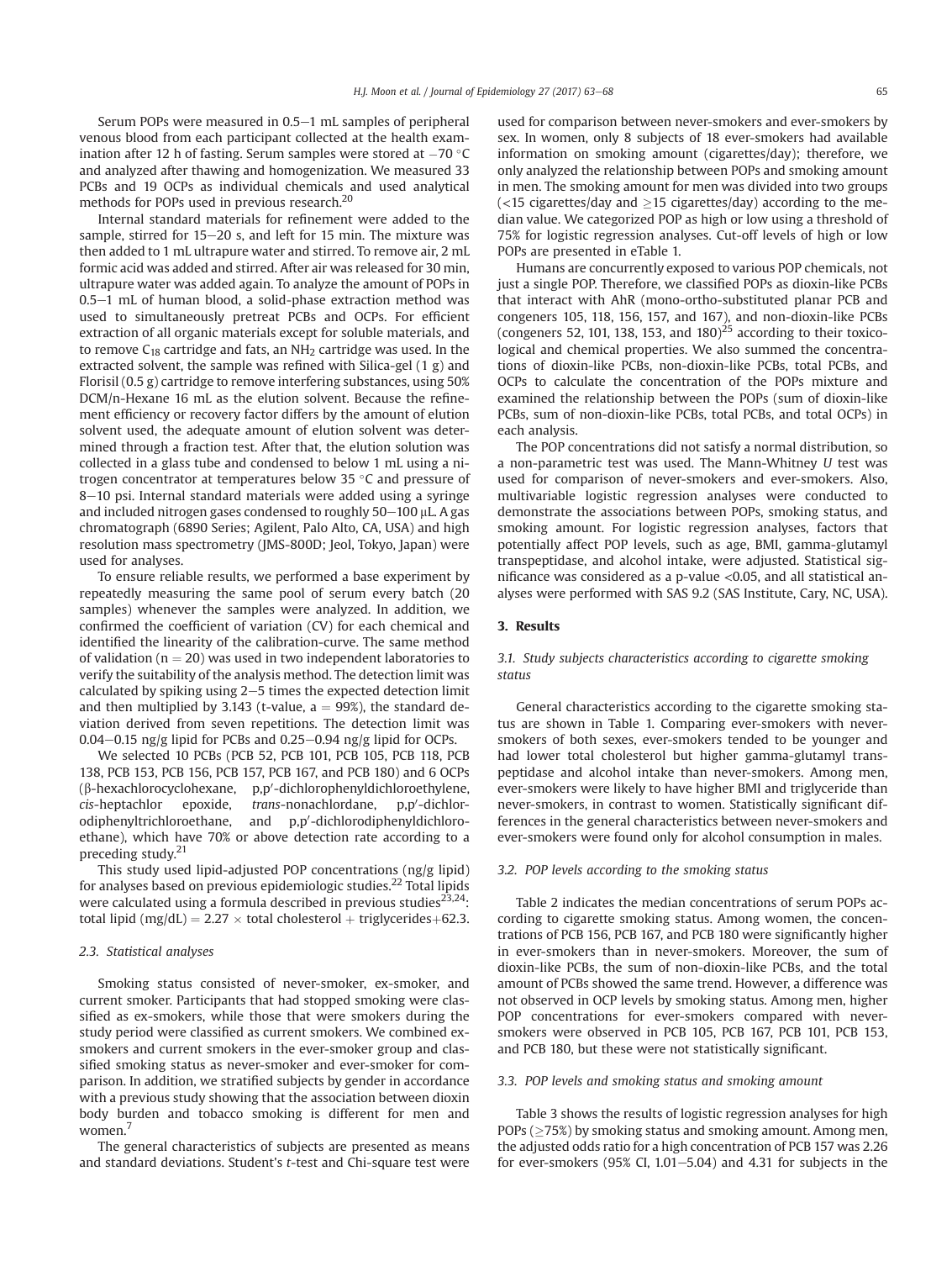| Table 1                                                        |  |  |
|----------------------------------------------------------------|--|--|
| General characteristics according to cigarette smoking status. |  |  |

|                                     | Men $(n = 232)$           |                           |                       | Women $(n = 169)$          |                          |              |  |
|-------------------------------------|---------------------------|---------------------------|-----------------------|----------------------------|--------------------------|--------------|--|
|                                     | Never-smoker ( $n = 60$ ) | Ever-smoker ( $n = 172$ ) | p-value               | Never-smoker ( $n = 151$ ) | Ever-smoker ( $n = 18$ ) | p-value      |  |
| Age, years                          | 43.2 (10.33)              | 40.87 (8.92)              | $0.0957$ <sup>e</sup> | 39.32 (10.84)              | 35.28 (7.52)             | $0.1265^e$   |  |
| Body mass index, $\text{kg/m}^2$    | 23.86 (3.09)              | 24.27 (2.65)              | $0.3273^e$            | 21.78 (2.83)               | 21.35(3.3)               | $0.5553^e$   |  |
| Total-cholesterol, mg/dL            | 199.05 (32.24)            | 193.34 (36.74)            | $0.2867$ <sup>e</sup> | 174.67 (33.91)             | 170.56 (30.1)            | $0.6235^e$   |  |
| HDL cholesterol, mg/dL <sup>a</sup> | 49.98 (7.99)              | 48.82 (8.65)              | $0.3632^e$            | 57.15 (9.6)                | 55.25 (10.53)            | $0.4326^e$   |  |
| LDL cholesterol, $mg/dL^b$          | 122.25 (30.65)            | 115.88 (29.59)            | $0.1568^e$            | 99.19 (31.53)              | 100.38 (26.86)           | $0.8783^e$   |  |
| Triglyceride, mg/dL                 | 142.58 (70.56)            | 162,27 (182,02)           | $0.4154^e$            | 97.97 (59.44)              | 81.28 (44.12)            | $0.2505^e$   |  |
| GGT, mg/dL                          | 41.82 (44.54)             | 45.48 (39.14)             | $0.5476^e$            | 18.68 (18.28)              | 19.33 (16.05)            | $0.8841^e$   |  |
| Cigarettes/day $c$                  |                           | 16.33(6.53)               |                       |                            | 7.13(5.25)               |              |  |
| Pack/years <sup>d</sup>             | -                         | 14.23 (10.16)             |                       |                            | 3.8(3.34)                |              |  |
| Alcohol, $n$ $(\%)$                 | 47 (78.33)                | 154 (89.53)               | 0.0353 <sup>t</sup>   | 78 (51.66)                 | 10(55.56)                | $0.7539^{t}$ |  |

GGT, gamma-glutamyl transpeptidase; HDL, high-density lipoprotein; LDL, low-density lipoprotein.

4 missing male ever-smokers and 2 missing female never-smokers.

**b** 1 missing male ever-smoker and 2 missing female never-smokers.

38 missing male ever-smokers, 10 missing female ever-smokers.

<sup>d</sup> 46 missing male ever-smokers, 10 missing female ever-smokers.

<sup>e</sup> Student's t-test was used.

<sup>f</sup> Chi-square test was used.

group that smoked  $<$ 15 cigarettes/day (95% CI, 1.48–12.50) compared with never-smokers. In addition, PCB 153, PCB 180, the sum of non-dioxin-like PCBs, and total PCBs were more likely to be higher in the <15 cigarettes/day group. In women, trans-nonachlordane as well as PCBs (PCB 118, PCB 156, PCB 157, PCB 167, PCB 180, and total PCBs) showed statistically significantly higher odds of having high concentrations. When we analyzed the influence of confounding variables on all subjects, age was the most influential variable on the associations of POPs and smoking status (followed by alcohol consumption and GGT) (eTable 3).

# examinations. Among women, the levels of PCBs and trans-nonachlordane were significantly higher in ever-smokers than in never-smokers, while male ever-smokers were significantly associated with only PCB 157, which is a dioxin-like PCB.

These results are partially consistent with those of some previous studies. In a study conducted among Norwegian women, smoking was significantly associated with higher levels of PCBs,  $p, p'$ -DDE, and  $\beta$ -HCH in breast milk.<sup>3</sup> Some studies in Greenland populations reported that cigarette smokers had higher levels of  $POPs.<sup>26-28</sup>$  Also, a previous small study of a German population  $(n = 80)$  showed that children born to smoking mothers had higher POP concentrations than children of nonsmoking families.<sup>29</sup>

# 4. Discussion

This study demonstrated that serum POP concentrations were positively associated with smoking status and smoking amount in members of the Korean general population who had health

On the other hand, some researchers have reported negative associations between POPs and smoking.<sup>30,31</sup> In a short report evaluating the relationship between tobacco smoking and dioxin accumulation in Belgium, serum dioxin and coplanar PCBs were

#### Table 2

Serum median (interquartile range) concentrations of persistent organic pollutants according to cigarette smoking status.

|                         | Men                        |                            |                      | Women                       |                           |                      |
|-------------------------|----------------------------|----------------------------|----------------------|-----------------------------|---------------------------|----------------------|
|                         | Never-smokers ( $n = 60$ ) | Ever-smokers ( $n = 172$ ) | p-value <sup>a</sup> | Never-smokers ( $n = 151$ ) | Ever-smokers ( $n = 18$ ) | p-value <sup>a</sup> |
| DL-PCBs, ng/g lipid     |                            |                            |                      |                             |                           |                      |
| <b>PCB 105</b>          | $0.55(0.20 - 1.04)$        | $0.60(0.20 - 0.95)$        | 0.7003               | $0.61(0.2 - 0.94)$          | $0.81(0.57-1.48)$         | 0.0614               |
| <b>PCB 118</b>          | $2.93(1.99 - 5.00)$        | $2.93(1.76 - 4.53)$        | 0.3879               | $2.80(2.08 - 4.76)$         | $3.58(2.59 - 7.10)$       | 0.0878               |
| <b>PCB 156</b>          | $0.96(0.62 - 1.81)$        | $0.92(0.62 - 1.66)$        | 0.7477               | $0.87(0.55 - 1.63)$         | $1.44(0.91 - 3.00)$       | 0.0039               |
| <b>PCB 157</b>          | $0.34(0.18 - 0.45)$        | $0.31(0.14 - 0.51)$        | 0.9570               | $0.32(0.15 - 0.54)$         | $0.50(0.27 - 0.96)$       | 0.0930               |
| <b>PCB 167</b>          | $0.54(0.39 - 0.85)$        | $0.55(0.34 - 0.82)$        | 0.4568               | $0.54(0.38 - 0.86)$         | $0.78(0.57-1.61)$         | 0.0124               |
| Sum of DL-PCBs          | $5.53(3.68 - 8.99)$        | $5.34(3.28 - 8.45)$        | 0.4072               | $5.10(3.47 - 9.02)$         | $7.49(5.04 - 13.22)$      | 0.0159               |
| Non DL-PCBs, ng/g lipid |                            |                            |                      |                             |                           |                      |
| <b>PCB 52</b>           | $2.47(1.10-4.67)$          | $2.47(1.40-3.75)$          | 0.9243               | $2.50(1.50-3.96)$           | $2.56(1.54 - 3.35)$       | 0.9756               |
| <b>PCB 101</b>          | $1.16(0.84 - 2.06)$        | $1.23(0.83 - 2.04)$        | 0.7308               | $1.18(0.83 - 1.85)$         | $1.12(0.89 - 2.05)$       | 0.9594               |
| <b>PCB 138</b>          | $5.55(4.06 - 7.43)$        | $5.49(3.54 - 8.74)$        | 0.9111               | $5.00(3.23 - 8.48)$         | $6.35(3.29 - 9.94)$       | 0.3445               |
| <b>PCB 153</b>          | $12.02(8.63 - 20.26)$      | 12.36 (6.75 - 24.77)       | 0.9421               | $10.24(6.56 - 20.15)$       | 14.64 (9.42-32.42)        | 0.0534               |
| <b>PCB 180</b>          | $8.55(5.49 - 14.47)$       | $8.79(4.61 - 19.35)$       | 0.8442               | $6.95(4.46 - 15.36)$        | 15.89 (8.29-42.24)        | 0.0088               |
| Sum of non DL-PCBs      | 32.85 (22.56-50.81)        | 32.01 (19.47-60.70)        | 0.9448               | 26.53 (20.19 - 48.80)       | 36.17 (27.80-81.15)       | 0.0325               |
| <b>Total PCBs</b>       | 38.47 (26.36-61.88)        | 37.04 (22.36-70.01)        | 0.8442               | 32.14 (24.26-56.57)         | 43.58 (31.79-90.97)       | 0.0272               |
| OCPs, ng/g lipid        |                            |                            |                      |                             |                           |                      |
| $\beta$ -HCH            | $12.36(7.86 - 17.66)$      | $11.53(7.94 - 18.27)$      | 0.6737               | 17.23 (12.86-26.32)         | 21.64 (16.76-26.66)       | 0.1673               |
| $p, p'$ -DDE            | 99.91 (70.76-161.29)       | 94.11 (58.40 - 154.67)     | 0.4066               | $100.73(59.15 - 165.26)$    | 100.66 (67.28-223.45)     | 0.5803               |
| cis-heptachlor epoxide  | $1.85(0.90 - 3.49)$        | $1.71(0.87 - 3.44)$        | 0.8729               | $1.72(1.00-3.13)$           | $2.40(1.70 - 3.09)$       | 0.1376               |
| trans-nonachlordane     | $4.20(2.50 - 6.44)$        | $3.53(2.13 - 6.48)$        | 0.2953               | $2.93(1.99 - 5.26)$         | $3.57(2.94 - 5.71)$       | 0.1219               |
| $p, p'$ -DDD            | $2.07(0.86 - 3.72)$        | $1.70(0.78 - 3.46)$        | 0.2880               | $1.30(0.28 - 2.57)$         | $1.83(0.71 - 3.85)$       | 0.1688               |
| $p, p'$ -DDT            | $10.17(6.99 - 14.10)$      | $10.11(6.19 - 15.73)$      | 0.9599               | $7.73(5.33 - 11.14)$        | $7.43(6.09 - 15.94)$      | 0.4771               |
| Total OCPs              | 132.56 (90.76-213.56)      | 123.10 (78.53-198.65)      | 0.3770               | 128.18 (87.39-219.39)       | 132.56 (100.14-286.25)    | 0.4311               |

DL-PCBs, dioxin-like polychlorinated biphenyls; OCPs, organochlorine pesticides; β-HCH, β-hexachlorocyclohexane; p,p/-DDE, p,p/-dichlorophenyldichloroethylene; p,p/-DDD, p,p'-dichlorodiphenyldichloroethane; p,p'-DDT, p,p'-dichlorodiphenyltrichloroethane.

 $a$  Mann-Whitney  $U$  test was used.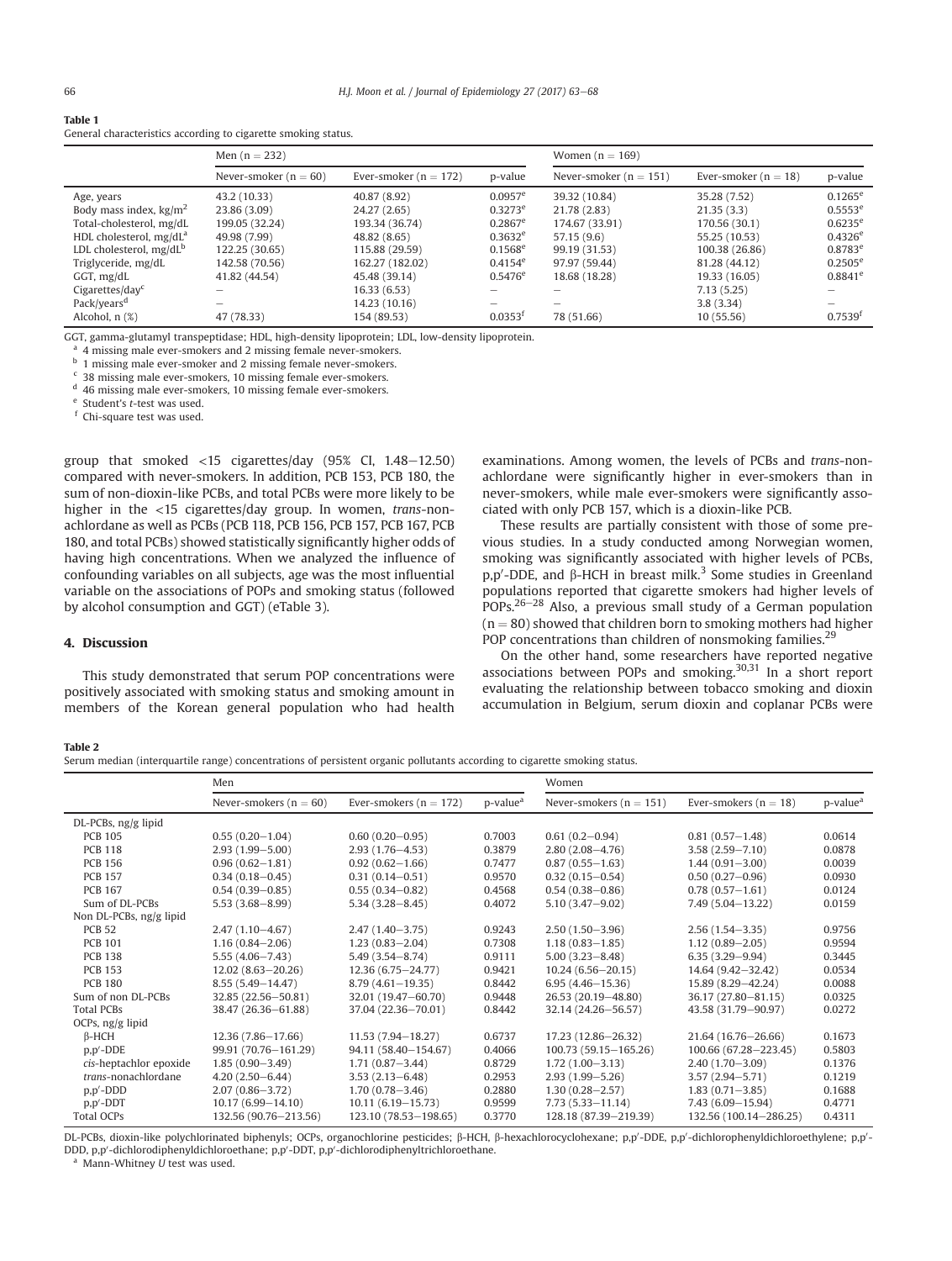| Table 3                                                                                                                                                 |  |
|---------------------------------------------------------------------------------------------------------------------------------------------------------|--|
| Adjusted odds ratios (95% confidence intervals) <sup>a</sup> of high levels of persistent organic pollutants <sup>b</sup> according to smoking factors. |  |

|                         | Men                        |                            |                                  | Women                                  |                             |                           |
|-------------------------|----------------------------|----------------------------|----------------------------------|----------------------------------------|-----------------------------|---------------------------|
|                         | Never-smoker<br>$(n = 60)$ | Ever-smoker<br>$(n = 172)$ | <15 cigarettes/day<br>$(n = 37)$ | $\geq$ 15 cigarettes/day<br>$(n = 97)$ | Never-smoker<br>$(n = 151)$ | Ever-smoker<br>$(n = 18)$ |
| $DL$ -PCBs, ng/g lipid  |                            |                            |                                  |                                        |                             |                           |
| <b>PCB 105</b>          | 1.00                       | 0.94(0.47, 1.91)           | 1.87(0.71, 4.92)                 | 0.60(0.27, 1.37)                       | 1.00                        | 2.75(0.95, 7.97)          |
| <b>PCB 118</b>          | 1.00                       | 0.81(0.40, 1.62)           | 1.30(0.48, 3.51)                 | 0.57(0.25, 1.27)                       | 1.00                        | 2.96(1.00, 8.71)          |
| <b>PCB 156</b>          | 1.00                       | 1.09(0.53, 2.25)           | 1.92(0.70, 5.22)                 | 0.82(0.36, 1.86)                       | 1.00                        | 3.52 (1.19, 10.42)        |
| <b>PCB 157</b>          | 1.00                       | 2.26 (1.01, 5.04)          | 4.31 (1.48, 12.50)               | 1.74(0.70, 4.29)                       | 1.00                        | 3.52 (1.17, 10.55)        |
| <b>PCB 167</b>          | 1.00                       | 0.99(0.49, 2.00)           | 2.13(0.82, 5.51)                 | 0.61(0.27, 1.39)                       | 1.00                        | 3.53 (1.22, 10.21)        |
| Sum of DL-PCBs          | 1.00                       | 1.06(0.52, 2.19)           | 1.63(0.58, 4.53)                 | 0.82(0.36, 1.85)                       | 1.00                        | 2.70 (0.92, 7.89)         |
| Non DL-PCBs, ng/g lipid |                            |                            |                                  |                                        |                             |                           |
| <b>PCB 52</b>           | 1.00                       | 0.68(0.33, 1.37)           | 0.71(0.26, 1.97)                 | 0.47(0.20, 1.08)                       | 1.00                        | 0.77(0.24, 2.55)          |
| <b>PCB 101</b>          | 1.00                       | 1.12(0.55, 2.28)           | 1.35(0.51, 3.57)                 | 1.02(0.47, 2.23)                       | 1.00                        | 1.08(0.36, 3.29)          |
| <b>PCB 138</b>          | 1.00                       | 1.69(0.79, 3.61)           | 2.49 (0.88, 7.01)                | 1,30(0.55, 3.03)                       | 1.00                        | 1.25(0.40, 3.89)          |
| <b>PCB 153</b>          | 1.00                       | 1.84(0.83, 4.10)           | 2.98(1.03, 8.66)                 | 1.30(0.54, 3.13)                       | 1.00                        | 2.98 (0.99, 8.96)         |
| <b>PCB 180</b>          | 1.00                       | 1.69(0.76, 3.76)           | 3.60 (1.25, 10.36)               | 0.97(0.40, 2.37)                       | 1.00                        | 5.49 (1.80, 16.76)        |
| Sum of non DL-PCBs      | 1.00                       | 2.19 (0.96, 4.99)          | 3.52 (1.18, 10.50)               | 1.36(0.55, 3.37)                       | 1.00                        | 2.73 (0.92, 8.09)         |
| <b>Total PCBs</b>       | 1.00                       | 1.90(0.85, 4.23)           | 3.16(1.08, 9.19)                 | 1.13(0.46, 2.75)                       | 1.00                        | 3.98 (1.34, 11.88)        |
| OCPs, ng/g lipid        |                            |                            |                                  |                                        |                             |                           |
| $\beta$ -HCH            | 1.00                       | 1.17(0.56, 2.44)           | 1.44(0.51, 4.08)                 | 1.02(0.45, 2.31)                       | 1.00                        | 1.37(0.43, 4.37)          |
| $p, p'$ -DDE            | 1.00                       | 1.04(0.50, 2.15)           | 1.96(0.73, 5.29)                 | 0.81(0.36, 1.85)                       | 1.00                        | 1.52 (0.47, 4.91)         |
| cis-heptachlor epoxide  | 1.00                       | 0.94(0.46, 1.90)           | 1.28(0.48, 3.46)                 | 0.77(0.35, 1.70)                       | 1.00                        | 1.69(0.49, 5.86)          |
| trans-nonachlordane     | 1.00                       | 1.28 (0.59, 2.79)          | 1.54(0.50, 4.74)                 | 1.18(0.50, 2.78)                       | 1.00                        | 3.21 (1.04, 9.86)         |
| $p, p'$ -DDD            | 1.00                       | 0.78(0.40, 1.53)           | 0.75(0.27, 2.05)                 | 0.81(0.38, 1.71)                       | 1.00                        | 1.83(0.62, 5.43)          |
| $p, p'$ -DDT            | 1.00                       | 1.54(0.73, 3.26)           | 1.76 (0.64, 4.89)                | 1.45(0.64, 3.26)                       | 1.00                        | 2.53 (0.86, 7.40)         |
| <b>Total OCPs</b>       | 1.00                       | 1.04(0.50, 2.16)           | 1.73(0.63, 4.76)                 | 0.86(0.38, 1.96)                       | 1.00                        | 1.67(0.51, 5.44)          |

DL-PCBs, dioxin-like polychlorinated biphenyls; OCPs, organochlorine pesticides; β-HCH, β-hexachlorocyclohexane; p,p/-DDE, p,p/-dichlorophenyldichloroethylene; p,p/-DDD, p,p'-dichlorodiphenyldichloroethane; p,p'-DDT, p,p'-dichlorodiphenyltrichloroethane.

a Adjusted for age, body mass index, gamma-glutamyl transpeptidase, and alcohol intake.

 $^{\rm b}$  High levels of persistent organic pollutants were  $\geq$ quartile 3 of each chemical.

lower in current female smokers but higher in current male smokers than in never-smokers.<sup>7</sup> This inconsistency has also been observed in some other studies. $8-10$  While Greenland male residents were positively correlated with OCPs and plasma cotinine  $(ng/mL)$  in one study,<sup>11</sup> statistically significant associations with OCPs and male ever-smokers were not apparent. In the present study, we only found significant positive associations between PCBs and male ever-smokers, while no association was observed in women.

Increased POP concentrations may be associated with enzymes of the p-450 cytochrome oxidase system, including CYP1A1, CYP1A2, and phenobarbital-CYP, which metabolize POPs, nicotine, and nicotine's breakdown products. POPs affect the expression of these enzymes and may cause competitive and feedback reactions.11,32,33 Constituents from cigarette smoke, such as Cd and CO, influence the activity of the enzymes, and Cd from cigarettes was reported to stimulate PCB uptake in quail.<sup>27,34</sup>

In our study, the risk of high POP concentrations was lower in the group that smoked  $\geq$ 15 cigarettes/day than in the <15 cigarettes/day group (Table 3). Although the difference was not statised rettes/day group (Table 3). Although the difference was not statistically significant, the lower risk of high POP concentrations in heavy smokers (who smoked more than 15 cigarettes/day) may be due to the strong stimulation of dioxin biotransformation by polycyclic aromatic hydrocarbons (PAHs) or other chemicals in cigarette smoke.7 Some studies indicated that the compounds contained in cigarette smoke have affinity for aryl hydrocarbon receptors (AhR) and could be potent inducers of cytochrome P450 enzymes.<sup>7,35,36</sup> POPs undergo enzymatic hydroxylation, which involves several cytochrome P-450 enzymes to varying extents, and the POPs bind to the AhR to upregulate the activity of CYP1A. $37$ Additionally, CYP2B enzymes metabolize ortho-substituted PCB, including mono-ortho PCB. Upregulation of these enzymes causes receptor binding that results in an increase in the distribution of POPs to the liver from the central compartment.<sup>12,38</sup> In addition, a certain amount of smoking may affect metabolism of POPs in the body, and the metabolic ability of POPs by smoking may differ by individual. To date, obvious causes of inconsistency in the associations between POPs and smoking amount were not revealed. In women, more strong positive associations between POPs and smoking were shown than in men. This gender difference may be due to the low metabolic ability of POPs in women compared to men.

In this study, age, alcohol consumption, and GGT influenced the association between POPs and smoking (eTable 3). This could be because age may be one of the major factors of POPs accumulation.24 Also, alcohol consumption and GGT levels are related to liver function, so they may affect POPs metabolism.

We propose that cigarette smoking leads to the bioaccumulation of POPs through the action of cytochrome P-450, one of the hepatic microsomal enzymes. However, as smoking frequency increases, cytochrome P-450 may trigger some metabolizing action by the POPs. These interactions between POPs and smoking should be further studied through a large-scale cohort study and through animal experiment.

Our study has the following strengths. First, we measured POPs concentrations in human samples directly within the Korean population rather than using a survey to collect exposure data. Second, we analyzed the relation between serum POPs and smoking using smoking amount (cigarettes/day) as well as smoking status according to gender. Third, 32 PCBs and 19 OCPs were analyzed, and associations were observed between a variety of POPs and smoking. Fourth, not only single materials but also POP mixtures were used for analyses. This method was meaningful, as humans are exposed to many POP materials simultaneously.

On the other hand, there are some limitations in our study. First, due to the nature of cross-sectional studies, it is difficult to describe the cause of the relationship between POPs and smoking. Second, we could not evaluate female smokers with smoking amount because of the limited sample size. Third, self-reported smoking habits may not be accurate, so further studies need to include